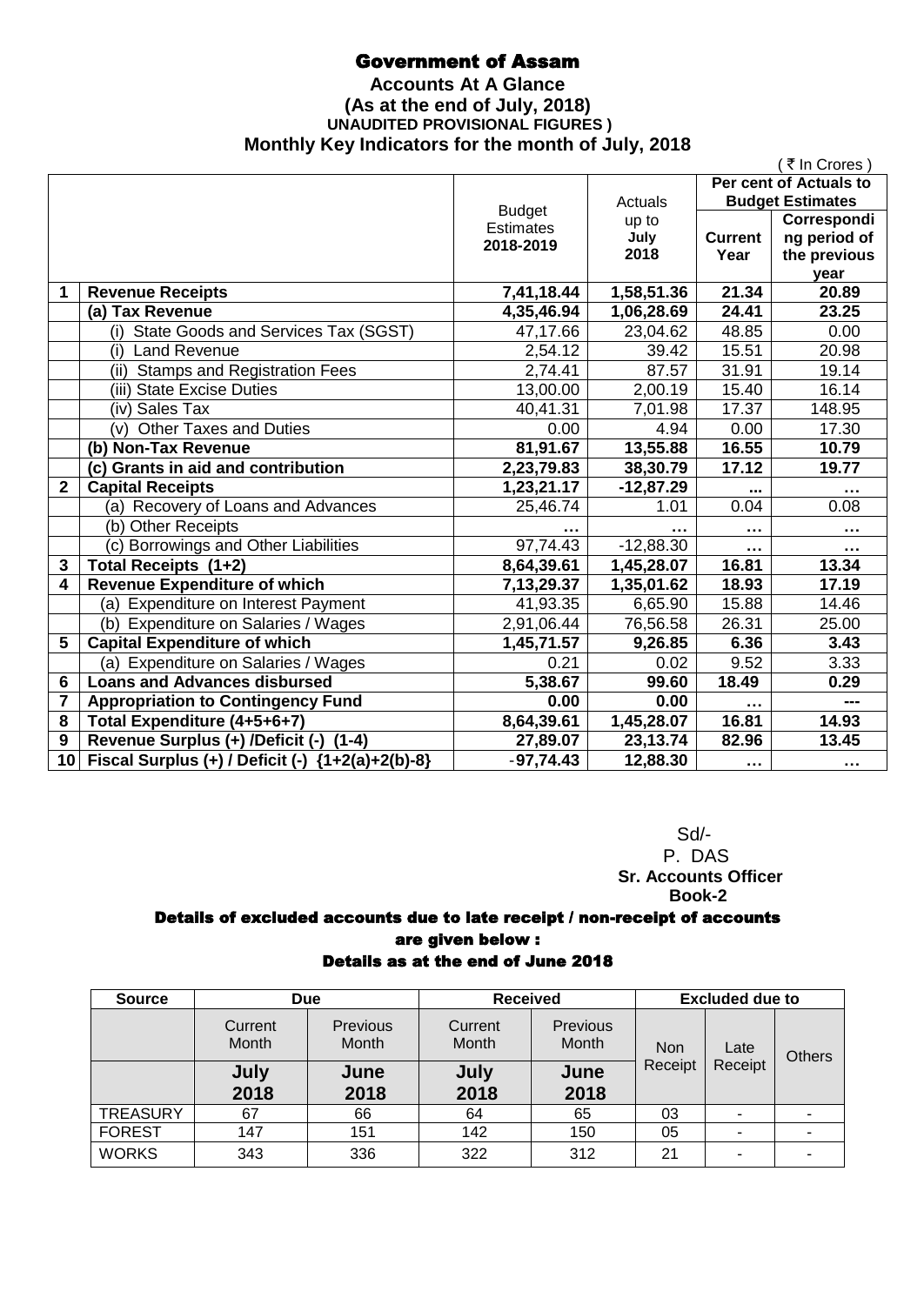#### Monthly trend of **TAX REVENUE** ( Refer to Item No. 1 (a) of Monthly Accounts at a Glance )

|                  |                |                    |                | ₹ In crores)       |
|------------------|----------------|--------------------|----------------|--------------------|
|                  |                | 2018-19            |                | 2017-18            |
| <b>Months</b>    | <b>MONTHLY</b> | <b>PROGRESSIVE</b> | <b>MONTHLY</b> | <b>PROGRESSIVE</b> |
| <b>APRIL</b>     | 29,87.46       | 29,87.46           | 1,086.22       | 1,086.22           |
| <b>MAY</b>       | 30,94.96       | 60,82.42           | 4,250.07       | 5,336.29           |
| <b>JUNE</b>      | 19,53.45       | 80,35.87           | 2,662.84       | 7,999.13           |
| <b>JULY</b>      | 25,92.82       | 1,06,28.69         | 1,784.45       | 9,783.58           |
| <b>AUGUST</b>    |                |                    | 1,723.13       | 11,506.71          |
| <b>SEPTEMBER</b> |                |                    | 3,046.59       | 14,553.30          |
| <b>OCTOBER</b>   |                |                    | 3,755.53       | 18,308.83          |
| <b>NOVEMBER</b>  |                |                    | 2,710.16       | 21,018.99          |
| <b>DECEMBER</b>  |                |                    | 2,624.40       | 23,643.39          |
| <b>JANUARY</b>   |                |                    | 2,016.61       | 25,660.00          |
| <b>FEBRUARY</b>  |                |                    | 2,332.28       | 27,992.28          |
| <b>MARCH</b>     |                |                    | 5,273.14       | 33,265.42          |

**Note :** As the details of excluded accounts are not likely to be the same for the current and corresponding periods, the comparison will be indicative only. For details of excluded accounts, reference to Accounts at a Glance is invited.

#### Monthly trend of **NON-TAX REVENUE** ( Refer to Item No. 1 (b) of Monthly Accounts at a Glance )

|                  |                |                    |                | ₹ In crores)       |
|------------------|----------------|--------------------|----------------|--------------------|
| <b>Months</b>    |                | 2018-19            | 2017-18        |                    |
|                  | <b>MONTHLY</b> | <b>PROGRESSIVE</b> | <b>MONTHLY</b> | <b>PROGRESSIVE</b> |
| <b>APRIL</b>     | 5,80.82        | 5,80.82            | 192.25         | 192.25             |
| <b>MAY</b>       | 4,20.00        | 10,00.12           | 205.65         | 397.90             |
| <b>JUNE</b>      | 2,85.63        | 12,85.75           | 229.26         | 627.16             |
| <b>JULY</b>      | 70.13          | 13,55.88           | 178.15         | 805.31             |
| <b>AUGUST</b>    |                |                    | 338.46         | 1,143.77           |
| <b>SEPTEMBER</b> |                |                    | 102.44         | 1,246.21           |
| <b>OCTOBER</b>   |                |                    | 303.37         | 1,549.58           |
| <b>NOVEMBER</b>  |                |                    | 218.02         | 1,767.60           |
| <b>DECEMBER</b>  |                |                    | 336.37         | 2,103.97           |
| <b>JANUARY</b>   |                |                    | 930.21         | 3,034.18           |
| <b>FEBRUARY</b>  |                |                    | 253.84         | 3,288.02           |
| <b>MARCH</b>     |                |                    | 783.76         | 4.071.78           |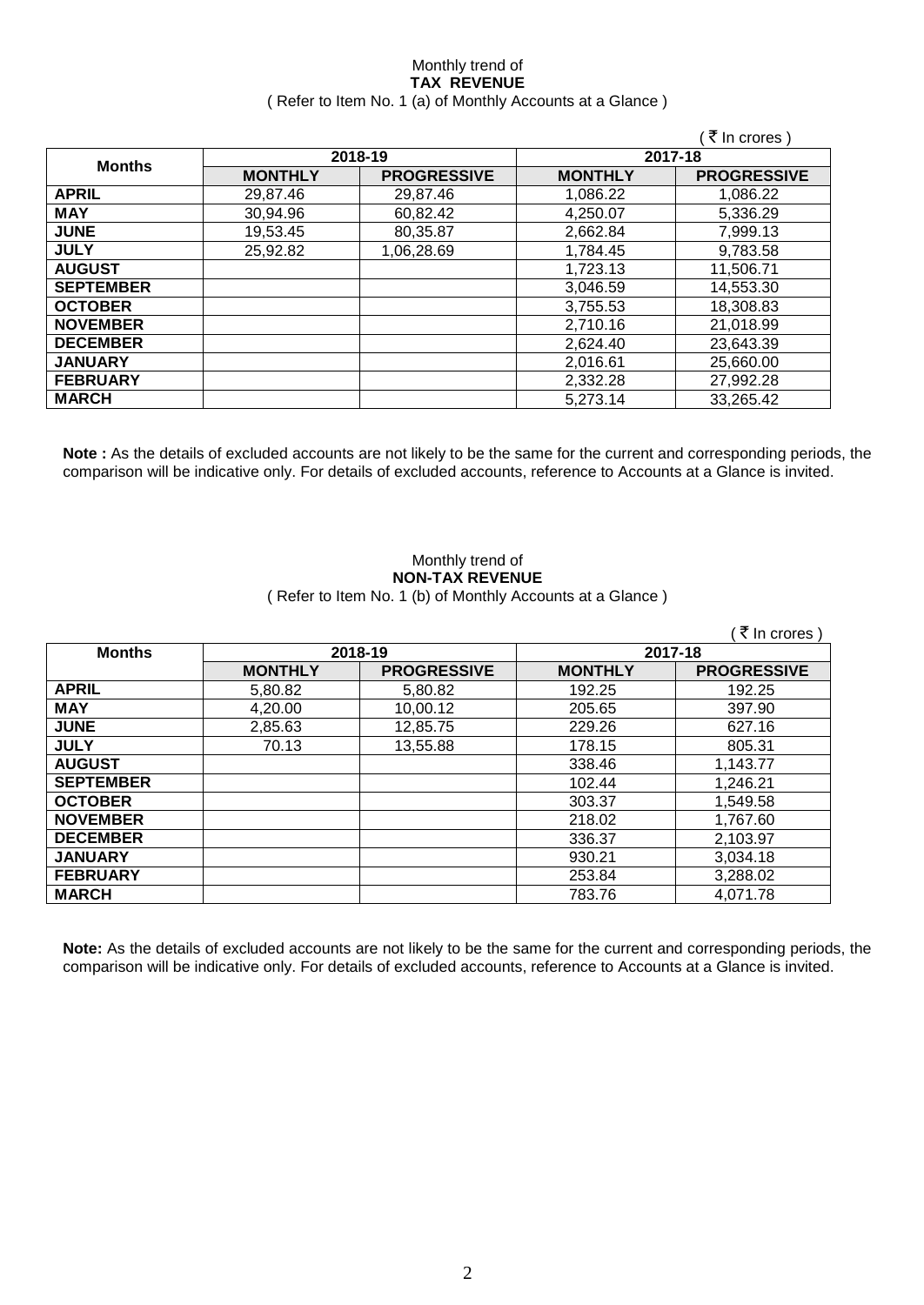### Monthly trend of **GRANTS-IN-AID AND CONTRIBUTION**

( Refer to Item No. 1 (c) of Monthly Accounts at a Glance )

 $\sqrt{7}$  In crores )

| <b>Months</b>    |                | 2018-19            | 2017-18        |                    |
|------------------|----------------|--------------------|----------------|--------------------|
|                  | <b>MONTHLY</b> | <b>PROGRESSIVE</b> | <b>MONTHLY</b> | <b>PROGRESSIVE</b> |
| <b>APRIL</b>     | 2,45.64        | 2,45.64            | 0.00           | 0.00               |
| <b>MAY</b>       | 14,04.19       | 16,49.83           | 1,045.17       | 1,045.17           |
| <b>JUNE</b>      | 13,99.98       | 30,49.81           | 1,054.06       | 2,099.23           |
| <b>JULY</b>      | 7,80.98        | 38,30.79           | 2,086.29       | 4,185.52           |
| <b>AUGUST</b>    |                |                    | 1,002.04       | 5,187.56           |
| <b>SEPTEMBER</b> |                |                    | 621.50         | 5,809.06           |
| <b>OCTOBER</b>   |                |                    | 819.45         | 6,628.51           |
| <b>NOVEMBER</b>  |                |                    | 1,001.77       | 7,630.28           |
| <b>DECEMBER</b>  |                |                    | 1,697.31       | 9,327.59           |
| <b>JANUARY</b>   |                |                    | 517.06         | 9,844.65           |
| <b>FEBRUARY</b>  |                |                    | 719.73         | 10,564.38          |
| <b>MARCH</b>     |                |                    | 3,884.17       | 14,448.55          |

**Note :** As the details of excluded accounts are not likely to be the same for the current and corresponding periods, the comparison will be indicative only. For details of excluded accounts, reference to Accounts at a Glance is invited.

# Monthly trend of **RECOVERY OF LOANS AND ADVANCES**

( Refer to Item No. 2 (a) of Monthly Accounts at a Glance )

|                  |                |                    |                | ₹ In crores)       |
|------------------|----------------|--------------------|----------------|--------------------|
| <b>Months</b>    |                | 2018-19            | 2017-18        |                    |
|                  | <b>MONTHLY</b> | <b>PROGRESSIVE</b> | <b>MONTHLY</b> | <b>PROGRESSIVE</b> |
| <b>APRIL</b>     | 0.25           | 0.25               | 1.06           | 1.06               |
| <b>MAY</b>       | 0.27           | 0.52               | 0.28           | 1.34               |
| <b>JUNE</b>      | 0.24           | 0.76               | 0.50           | 1.84               |
| <b>JULY</b>      | 0.25           | 1.01               | 0.33           | 2.17               |
| <b>AUGUST</b>    |                |                    | 0.32           | 2.49               |
| <b>SEPTEMBER</b> |                |                    | 0.38           | 2.87               |
| <b>OCTOBER</b>   |                |                    | 0.13           | 3.00               |
| <b>NOVEMBER</b>  |                |                    | 0.30           | 3.30               |
| <b>DECEMBER</b>  |                |                    | 0.47           | 3.77               |
| <b>JANUARY</b>   |                |                    | 0.19           | 3.96               |
| <b>FEBRUARY</b>  |                |                    | 0.28           | 4.24               |
| <b>MARCH</b>     |                |                    | 0.47           | 4.71               |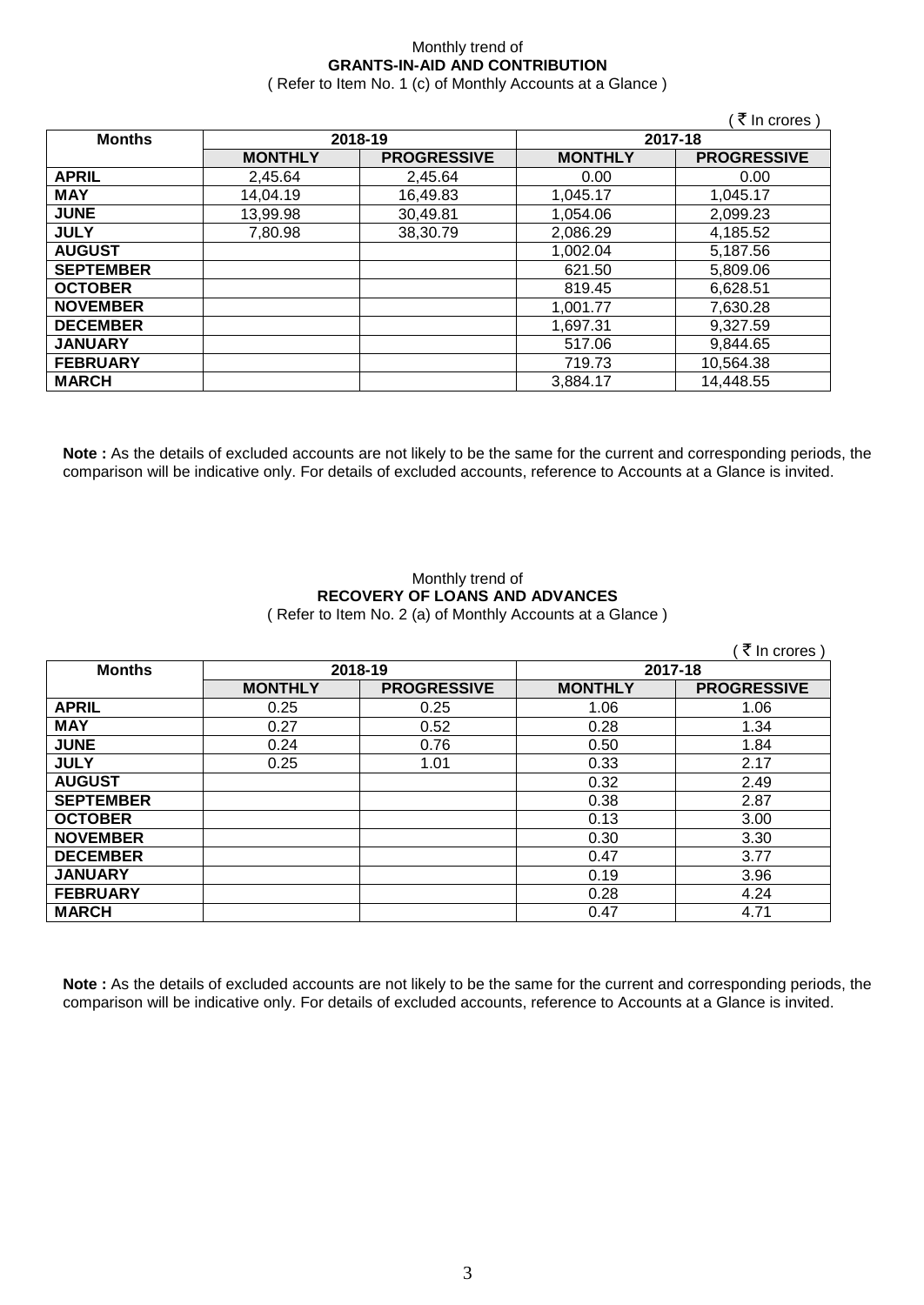#### Monthly trend of **OTHER RECEIPTS** ( Refer to Item No. 2 (b) of Monthly Accounts at a Glance )

|                  |                |                    |                | ( ₹ In crores )    |
|------------------|----------------|--------------------|----------------|--------------------|
| <b>Months</b>    |                | 2018-19            | 2017-18        |                    |
|                  | <b>MONTHLY</b> | <b>PROGRESSIVE</b> | <b>MONTHLY</b> | <b>PROGRESSIVE</b> |
| <b>APRIL</b>     | 0.00           | 0.00               | 0.00           | 0.00               |
| <b>MAY</b>       | 0.00           | 0.00               | 0.00           | 0.00               |
| <b>JUNE</b>      | 0.00           | 0.00               | 0.00           | 0.00               |
| <b>JULY</b>      | 0.00           | 0.00               | 0.00           | 0.00               |
| <b>AUGUST</b>    |                |                    | 0.00           | 0.00               |
| <b>SEPTEMBER</b> |                |                    | 0.00           | 0.00               |
| <b>OCTOBER</b>   |                |                    | 0.00           | 0.00               |
| <b>NOVEMBER</b>  |                |                    | 0.00           | 0.00               |
| <b>DECEMBER</b>  |                |                    | 0.00           | 0.00               |
| <b>JANUARY</b>   |                |                    | 0.00           | 0.00               |
| <b>FEBRUARY</b>  |                |                    | 0.00           | 0.00               |
| <b>MARCH</b>     |                |                    | 0.00           | 0.00               |

**Note :** As the details of excluded accounts are not likely to be the same for the current and corresponding periods, the comparison will be indicative only. For details of excluded accounts, reference to Accounts at a Glance is invited.

#### Monthly trend of **BORROWINGS AND OTHER LIABILITIES** ( Refer to Item No. 2 (c) of Monthly Accounts at a Glance )

|                  |                |                    |                | ( ₹ In crores)     |
|------------------|----------------|--------------------|----------------|--------------------|
| <b>Months</b>    | 2018-19        |                    | 2016-17        |                    |
|                  | <b>MONTHLY</b> | <b>PROGRESSIVE</b> | <b>MONTHLY</b> | <b>PROGRESSIVE</b> |
| <b>APRIL</b>     | $-10,83.11$    | $-10,83.11$        | 1,199.78       | 1,199.78           |
| <b>MAY</b>       | $-21,38.39$    | $-32,21.50$        | $-3.095.96$    | $-1,896.18$        |
| <b>JUNE</b>      | 5,86.65        | $-26,34.85$        | 128.88         | $-1,767.30$        |
| <b>JULY</b>      | 13,46.55       | $-12,88.30$        | 1.127.10       | $-640.20$          |
| <b>AUGUST</b>    |                |                    | 1,972.65       | 1,332.45           |
| <b>SEPTEMBER</b> |                |                    | 2.175.91       | 3,508.36           |
| <b>OCTOBER</b>   |                |                    | $-4.407.22$    | $-898.86$          |
| <b>NOVEMBER</b>  |                |                    | $-142.57$      | $-1.041.43$        |
| <b>DECEMBER</b>  |                |                    | $-1,865.51$    | $-2,906.94$        |
| <b>JANUARY</b>   |                |                    | 1.372.17       | $-1,534.96$        |
| <b>FEBRUARY</b>  |                |                    | 4.467.93       | 2.932.97           |
| <b>MARCH</b>     |                |                    | 8.168.81       | 11.101.78          |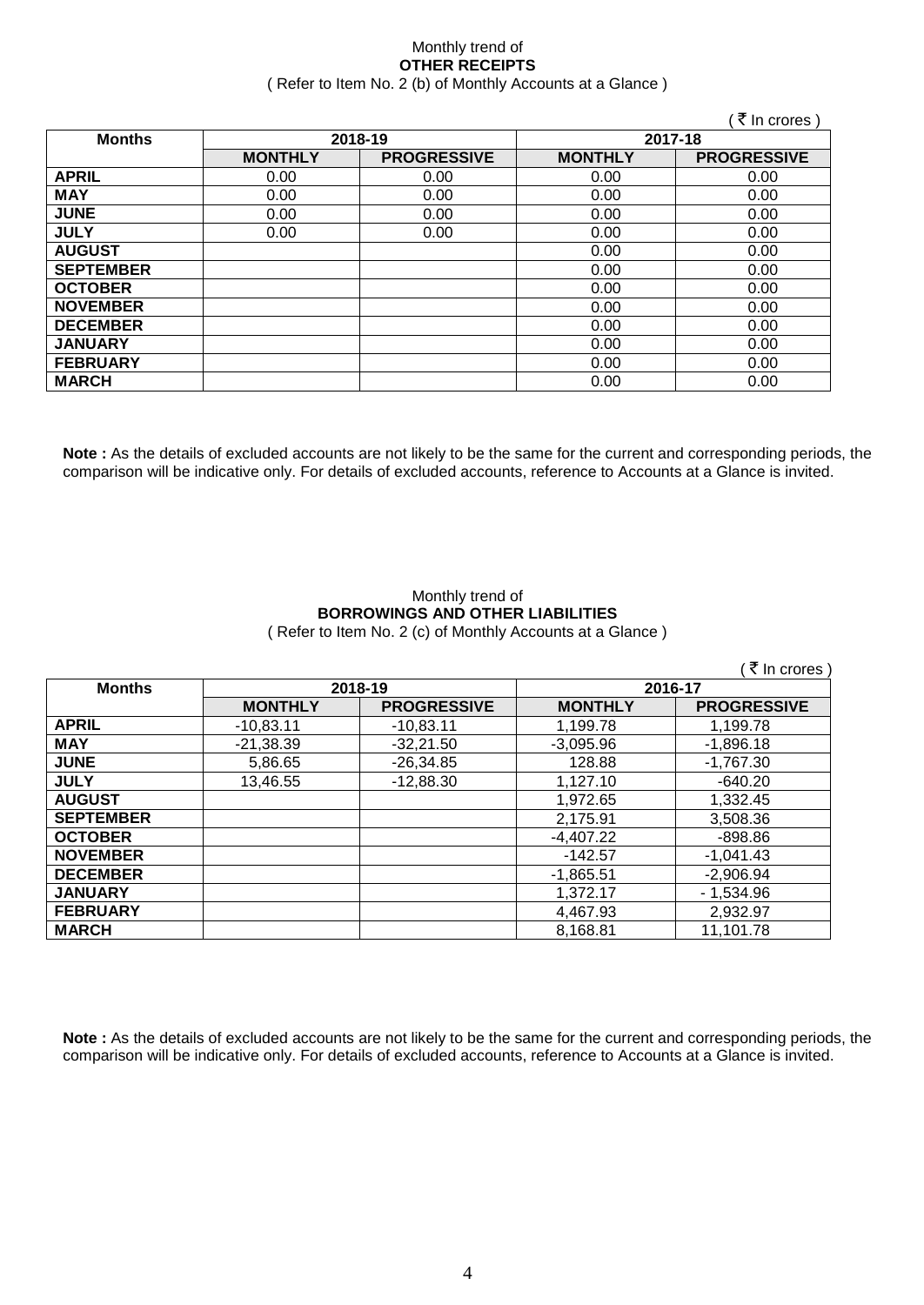#### Monthly trend of **TOTAL RECEIPTS** ( Refer to Item No. 3 of Monthly Accounts at a Glance )

|                  |                |                    |                | (₹ In crores)      |
|------------------|----------------|--------------------|----------------|--------------------|
| <b>Months</b>    |                | 2018-19            | 2017-18        |                    |
|                  | <b>MONTHLY</b> | <b>PROGRESSIVE</b> | <b>MONTHLY</b> | <b>PROGRESSIVE</b> |
| <b>APRIL</b>     | 27,31.06       | 27,31.06           | 2,479.31       | 2,479.31           |
| <b>MAY</b>       | 27,80.33       | 55,11.39           | 2,405.21       | 4,884.52           |
| <b>JUNE</b>      | 42,25.95       | 97,37.34           | 4,075.54       | 8,960.06           |
| <b>JULY</b>      | 47.90.73       | 1,45,28.07         | 5,176.32       | 14,136.38          |
| <b>AUGUST</b>    |                |                    | 5,036.60       | 19,172.98          |
| <b>SEPTEMBER</b> |                |                    | 5,946.82       | 25,119.80          |
| <b>OCTOBER</b>   |                |                    | 471.26         | 25,591.06          |
| <b>NOVEMBER</b>  |                |                    | 3,787.68       | 29,378.74          |
| <b>DECEMBER</b>  |                |                    | 2,793.04       | 32,171.78          |
| <b>JANUARY</b>   |                |                    | 4,836.05       | 37,007.83          |
| <b>FEBRUARY</b>  |                |                    | 7.774.06       | 44,781.89          |
| <b>MARCH</b>     |                |                    | 18.110.35      | 62,892.24          |

**Note** : As the details of excluded accounts are not likely to be the same for the current and corresponding periods, the comparison will be indicative only. For details of excluded accounts, reference to Accounts at a Glance is invited.

#### Monthly trend of **EXPENDITURE ON INTEREST PAYMENT** ( Refer to Item No. 4 (a) of Monthly Accounts at a Glance )

|                  |                |                    |                | (₹ In crores)      |
|------------------|----------------|--------------------|----------------|--------------------|
| <b>Months</b>    | 2018-19        |                    | 2017-18        |                    |
|                  | <b>MONTHLY</b> | <b>PROGRESSIVE</b> | <b>MONTHLY</b> | <b>PROGRESSIVE</b> |
| <b>APRIL</b>     | 1,32.01        | 1,32.01            | 115.65         | 115.65             |
| <b>MAY</b>       | 1,47.01        | 2,79.02            | 32.94          | 148.59             |
| <b>JUNE</b>      | 2,41.49        | 5,20.51            | 203.98         | 352.57             |
| <b>JULY</b>      | 1,45.39        | 6,65.90            | 189.05         | 541.62             |
| <b>AUGUST</b>    |                |                    | 254.39         | 796.01             |
| <b>SEPTEMBER</b> |                |                    | 352.36         | 1,148.37           |
| <b>OCTOBER</b>   |                |                    | 56.36          | 1,204.73           |
| <b>NOVEMBER</b>  |                |                    | 198.86         | 1,403.59           |
| <b>DECEMBER</b>  |                |                    | 187.61         | 1,591.20           |
| <b>JANUARY</b>   |                |                    | 209.73         | 1,800.93           |
| <b>FEBRUARY</b>  |                |                    | 293.80         | 2,094.73           |
| <b>MARCH</b>     |                |                    | 386.46         | 2,481.19           |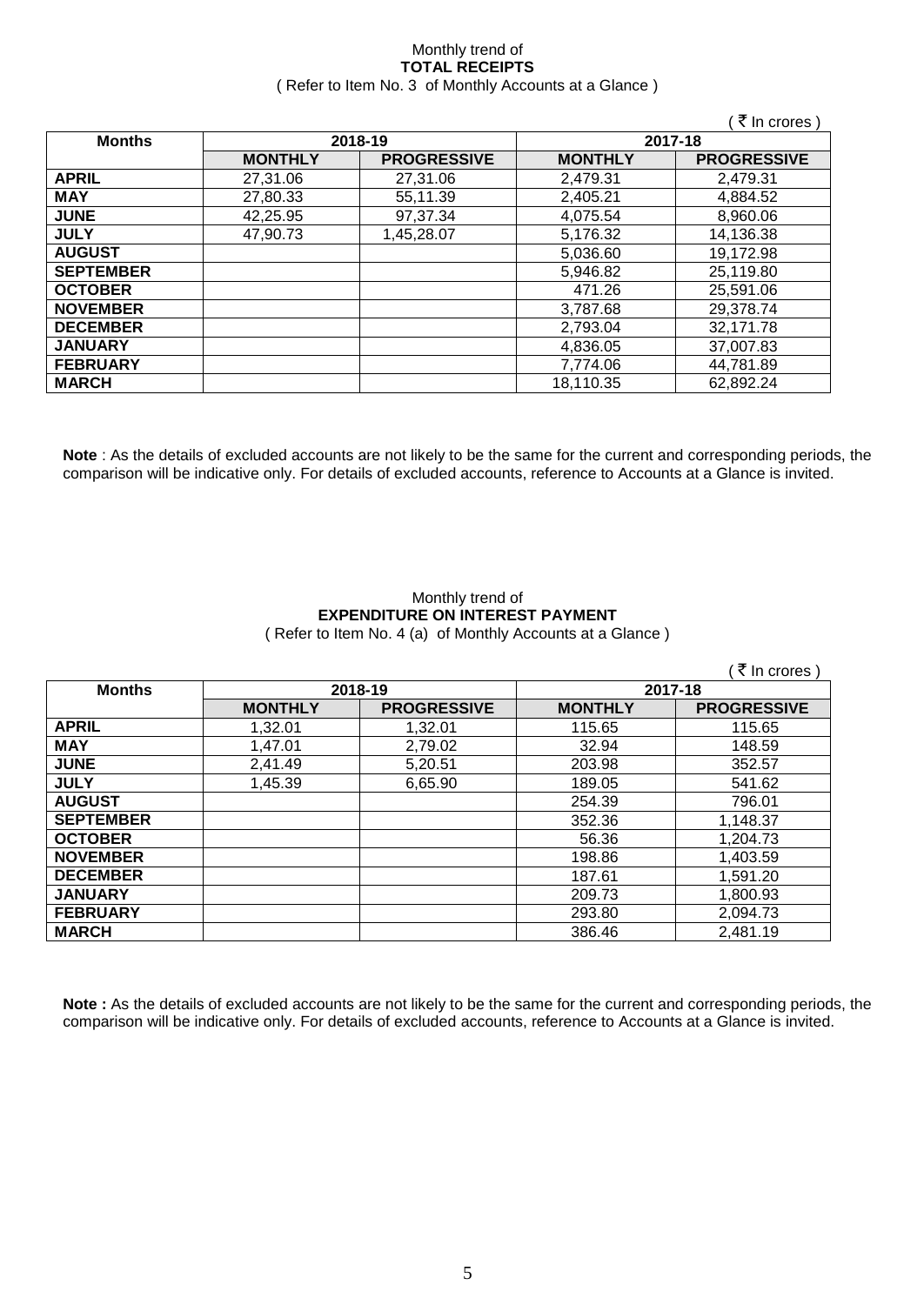#### Monthly trend of **REVENUE EXPENDITURE** ( Refer to Item No. 4 of Monthly Accounts at a Glance )

|                  |                |                    |                | ( ₹ In crores )    |
|------------------|----------------|--------------------|----------------|--------------------|
|                  |                | 2018-19            |                | 2017-18            |
| <b>Months</b>    | <b>MONTHLY</b> | <b>PROGRESSIVE</b> | <b>MONTHLY</b> | <b>PROGRESSIVE</b> |
| <b>APRIL</b>     | 26,53.31       | 26,53.31           | 2,448.53       | 2,448.53           |
| <b>MAY</b>       | 27,24.93       | 53,78.24           | 2,367.63       | 4,816.16           |
| <b>JUNE</b>      | 39,76.64       | 93,54.88           | 3,928.76       | 8,744.92           |
| <b>JULY</b>      | 41,46.74       | 1,35,01.62         | 4,880.04       | 13,624.96          |
| <b>AUGUST</b>    |                |                    | 4,634.74       | 18,259.70          |
| <b>SEPTEMBER</b> |                |                    | 5,716.28       | 23,975.98          |
| <b>OCTOBER</b>   |                |                    | 24.21          | 24,000.19          |
| <b>NOVEMBER</b>  |                |                    | 3,566.69       | 27,566.88          |
| <b>DECEMBER</b>  |                |                    | 2,654.82       | 30,221.70          |
| <b>JANUARY</b>   |                |                    | 4,466.61       | 34,688.31          |
| <b>FEBRUARY</b>  |                |                    | 6,095.86       | 40,784.17          |
| <b>MARCH</b>     |                |                    | 14,112.13      | 54,896.30          |

**Note :** As the details of excluded accounts are not likely to be the same for the current and corresponding periods, the comparison will be indicative only. For details of excluded accounts, reference to Accounts at a Glance is invited.

#### Monthly trend of **CAPITAL EXPENDITURE**  ( Refer to Item No. 5 of Monthly Accounts at a Glance )

|                  |                |                    |                | (₹ In crores)      |
|------------------|----------------|--------------------|----------------|--------------------|
|                  |                | 2018-19            | 2017-18        |                    |
| <b>Months</b>    | <b>MONTHLY</b> | <b>PROGRESSIVE</b> | <b>MONTHLY</b> | <b>PROGRESSIVE</b> |
| <b>APRIL</b>     | 77.75          | 77.75              | 29.68          | 29.68              |
| <b>MAY</b>       | 55.40          | 1,33.15            | 37.58          | 67.26              |
| <b>JUNE</b>      | 1,49.71        | 2,82.86            | 146.63         | 213.89             |
| <b>JULY</b>      | 6,43.99        | 9,26.85            | 295.83         | 509.72             |
| <b>AUGUST</b>    |                |                    | 400.53         | 910.25             |
| <b>SEPTEMBER</b> |                |                    | 227.22         | 1,137.47           |
| <b>OCTOBER</b>   |                |                    | 445.09         | 1,582.56           |
| <b>NOVEMBER</b>  |                |                    | 193.17         | 1,775.73           |
| <b>DECEMBER</b>  |                |                    | 88.22          | 1,863.95           |
| <b>JANUARY</b>   |                |                    | 347.04         | 2,210.99           |
| <b>FEBRUARY</b>  |                |                    | 1,658.90       | 3,869.89           |
| <b>MARCH</b>     |                |                    | 3,821.98       | 7,691.87           |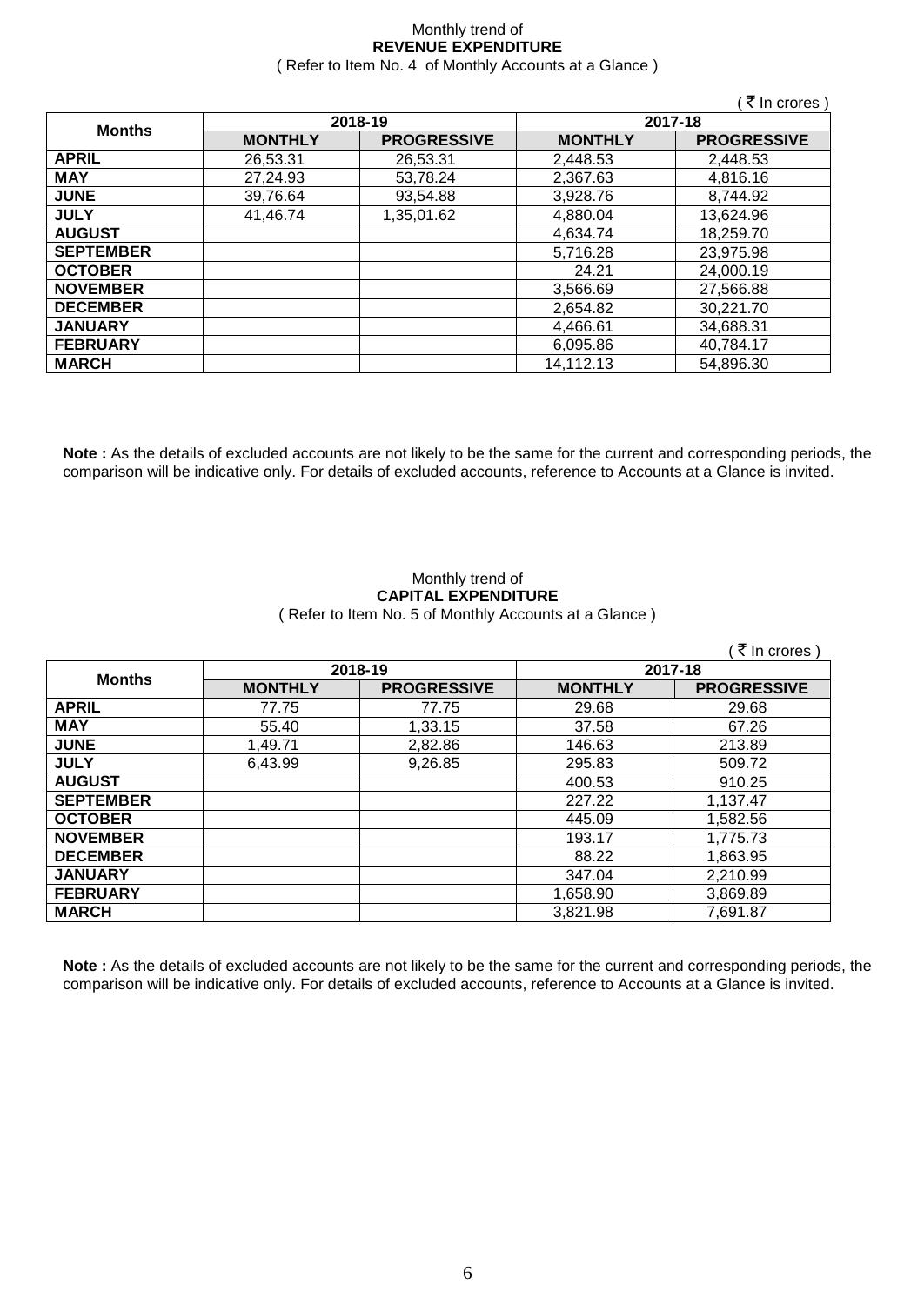### Monthly trend of **LOANS AND ADVANCES DISBURSED**

( Refer to Item No. 6 of Monthly Accounts at a Glance )

|                  |                |                    |                | (₹ In crores)      |
|------------------|----------------|--------------------|----------------|--------------------|
| <b>Months</b>    | 2018-19        |                    |                | 2017-18            |
|                  | <b>MONTHLY</b> | <b>PROGRESSIVE</b> | <b>MONTHLY</b> | <b>PROGRESSIVE</b> |
| <b>APRIL</b>     | 0.00           | 0.00               | 1.10           | 1.10               |
| <b>MAY</b>       | 0.00           | 0.00               | 0.00           | 1.10               |
| <b>JUNE</b>      | 99.60          | 99.60              | 0.15           | 1.25               |
| <b>JULY</b>      | 0.00           | 99.60              | 0.45           | 1.70               |
| <b>AUGUST</b>    |                |                    | 1.33           | 3.03               |
| <b>SEPTEMBER</b> |                |                    | 3.32           | 6.35               |
| <b>OCTOBER</b>   |                |                    | 1.96           | 8.31               |
| <b>NOVEMBER</b>  |                |                    | 27.82          | 36.13              |
| <b>DECEMBER</b>  |                |                    | 0.00           | 36.13              |
| <b>JANUARY</b>   |                |                    | 22.40          | 58.53              |
| <b>FEBRUARY</b>  |                |                    | 19.30          | 77.83              |
| <b>MARCH</b>     |                |                    | 176.24         | 254.07             |

**Note :** As the details of excluded accounts are not likely to be the same for the current and corresponding periods, the comparison will be indicative only. For details of excluded accounts, reference to Accounts at a Glance is invited.

#### Monthly trend of **Appropriation to Contingency Fund** ( Refer to Item No. 7 of Monthly Accounts at a Glance )

|                  |                |                    |                | ∶ ₹ In crores )    |
|------------------|----------------|--------------------|----------------|--------------------|
| <b>Months</b>    | 2018-19        |                    | 2017-18        |                    |
|                  | <b>MONTHLY</b> | <b>PROGRESSIVE</b> | <b>MONTHLY</b> | <b>PROGRESSIVE</b> |
| <b>APRIL</b>     | 0.00           | 0.00               | 0.00           | 0.00               |
| <b>MAY</b>       | 0.00           | 0.00               | 0.00           | 0.00               |
| <b>JUNE</b>      | 0.00           | 0.00               | 0.00           | 0.00               |
| <b>JULY</b>      | 0.00           | 0.00               | 0.00           | 0.00               |
| <b>AUGUST</b>    |                |                    | 0.00           | 0.00               |
| <b>SEPTEMBER</b> |                |                    | 0.00           | 0.00               |
| <b>OCTOBER</b>   |                |                    | 0.00           | 0.00               |
| <b>NOVEMBER</b>  |                |                    | 50.00          | 50.00              |
| <b>DECEMBER</b>  |                |                    | 0.00           | 50.00              |
| <b>JANUARY</b>   |                |                    | 0.00           | 50.00              |
| <b>FEBRUARY</b>  |                |                    | 0.00           | 50.00              |
| <b>MARCH</b>     |                |                    | 0.00           | 50.00              |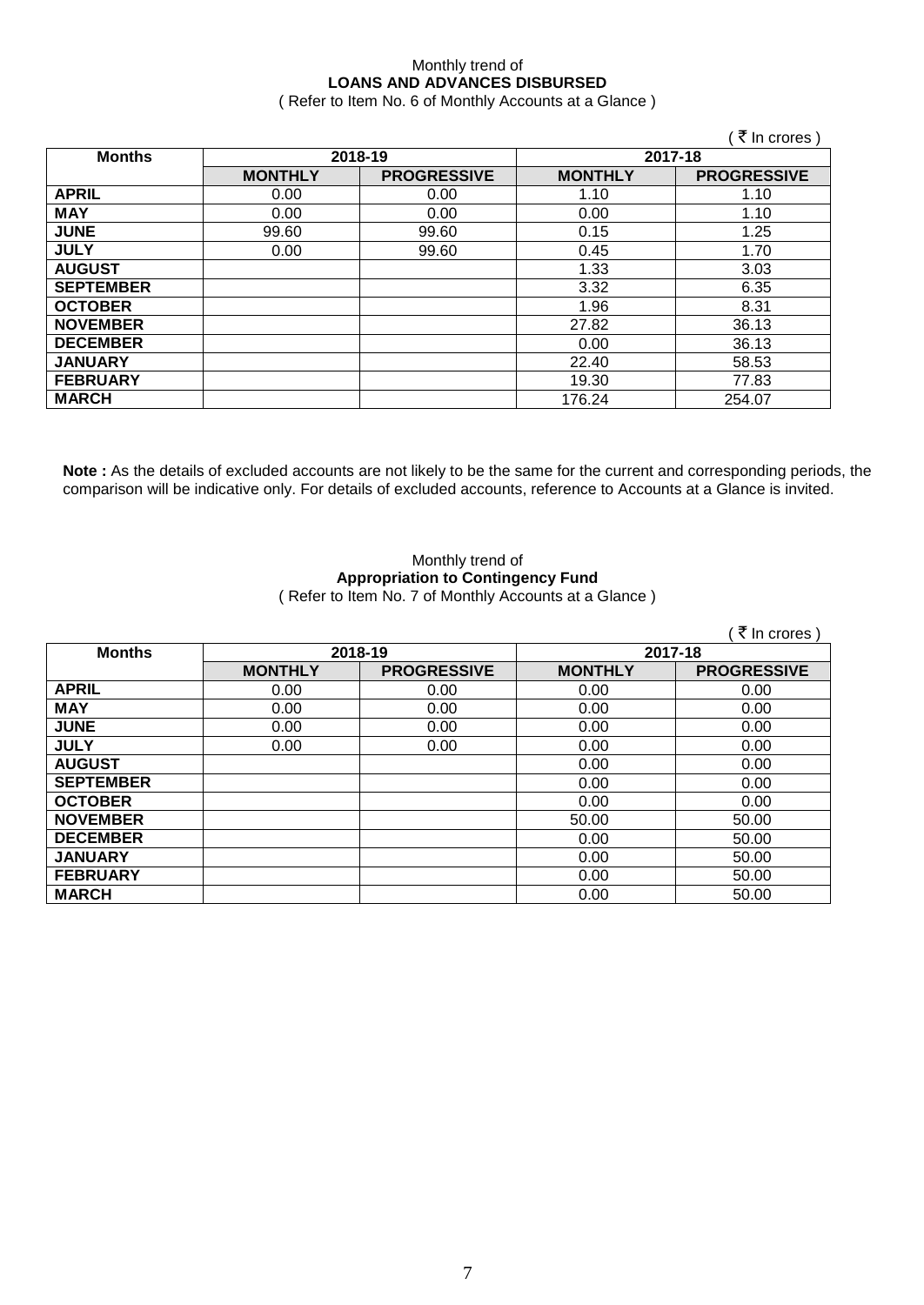#### Monthly trend of **TOTAL EXPENDITURE** ( Refer to Item No. 8 of Monthly Accounts at a Glance )

|                  |                |                    |                | (₹ In crores)      |
|------------------|----------------|--------------------|----------------|--------------------|
| <b>Months</b>    | 2018-19        |                    | 2017-18        |                    |
|                  | <b>MONTHLY</b> | <b>PROGRESSIVE</b> | <b>MONTHLY</b> | <b>PROGRESSIVE</b> |
| <b>APRIL</b>     | 27,31.06       | 27,31.06           | 2,479.31       | 2,479.31           |
| <b>MAY</b>       | 27,80.33       | 55,11.39           | 2,405.21       | 4,884.52           |
| <b>JUNE</b>      | 42,25.95       | 97,37.34           | 4,075.54       | 8,960.06           |
| <b>JULY</b>      | 47,90.73       | 1,45,28.07         | 5,176.32       | 14,136.38          |
| <b>AUGUST</b>    |                |                    | 5,036.60       | 19,172.98          |
| <b>SEPTEMBER</b> |                |                    | 5,946.82       | 25,119.80          |
| <b>OCTOBER</b>   |                |                    | 471.26         | 25,591.06          |
| <b>NOVEMBER</b>  |                |                    | 3,787.68       | 29,378.74          |
| <b>DECEMBER</b>  |                |                    | 2,793.04       | 32,171.78          |
| <b>JANUARY</b>   |                |                    | 4.836.05       | 37,007.83          |
| <b>FEBRUARY</b>  |                |                    | 7,774.06       | 44,781.89          |
| <b>MARCH</b>     |                |                    | 18,110.35      | 62,892.24          |

**Note :** As the details of excluded accounts are not likely to be the same for the current and corresponding periods, the comparison will be indicative only. For details of excluded accounts, reference to Accounts at a Glance is invited.

#### Monthly trend of **REVENUE SURPLUS (+) / DEFICIT (-)** ( Refer to Item No. 9 of Monthly Accounts at a Glance )

|                  |                |                    |                | ็ ₹ In crores )    |
|------------------|----------------|--------------------|----------------|--------------------|
| <b>Months</b>    | 2018-19        |                    | 2017-18        |                    |
|                  | <b>MONTHLY</b> | <b>PROGRESSIVE</b> | <b>MONTHLY</b> | <b>PROGRESSIVE</b> |
| <b>APRIL</b>     | 11,60.61       | 11,60.61           | $-1,170.06$    | $-1,170.06$        |
| <b>MAY</b>       | 21,93.52       | 33,54.13           | 3,133.26       | 1,963.20           |
| <b>JUNE</b>      | $-3,37.58$     | 30,16.55           | 17.40          | 1980.60            |
| <b>JULY</b>      | $-7,02.81$     | 23,13.74           | $-831.15$      | 1,149.45           |
| <b>AUGUST</b>    |                |                    | $-1,571.11$    | $-421.66$          |
| <b>SEPTEMBER</b> |                |                    | $-1,945.75$    | $-2,367.41$        |
| <b>OCTOBER</b>   |                |                    | 4.854.14       | 2,486.73           |
| <b>NOVEMBER</b>  |                |                    | 363.26         | 2,849.99           |
| <b>DECEMBER</b>  |                |                    | 2,003.26       | 4,853.25           |
| <b>JANUARY</b>   |                |                    | $-1,002.73$    | 3,850.52           |
| <b>FEBRUARY</b>  |                |                    | $-2,790.01$    | 1,060.51           |
| <b>MARCH</b>     |                |                    | $-4,171.06$    | $-3,110.55$        |